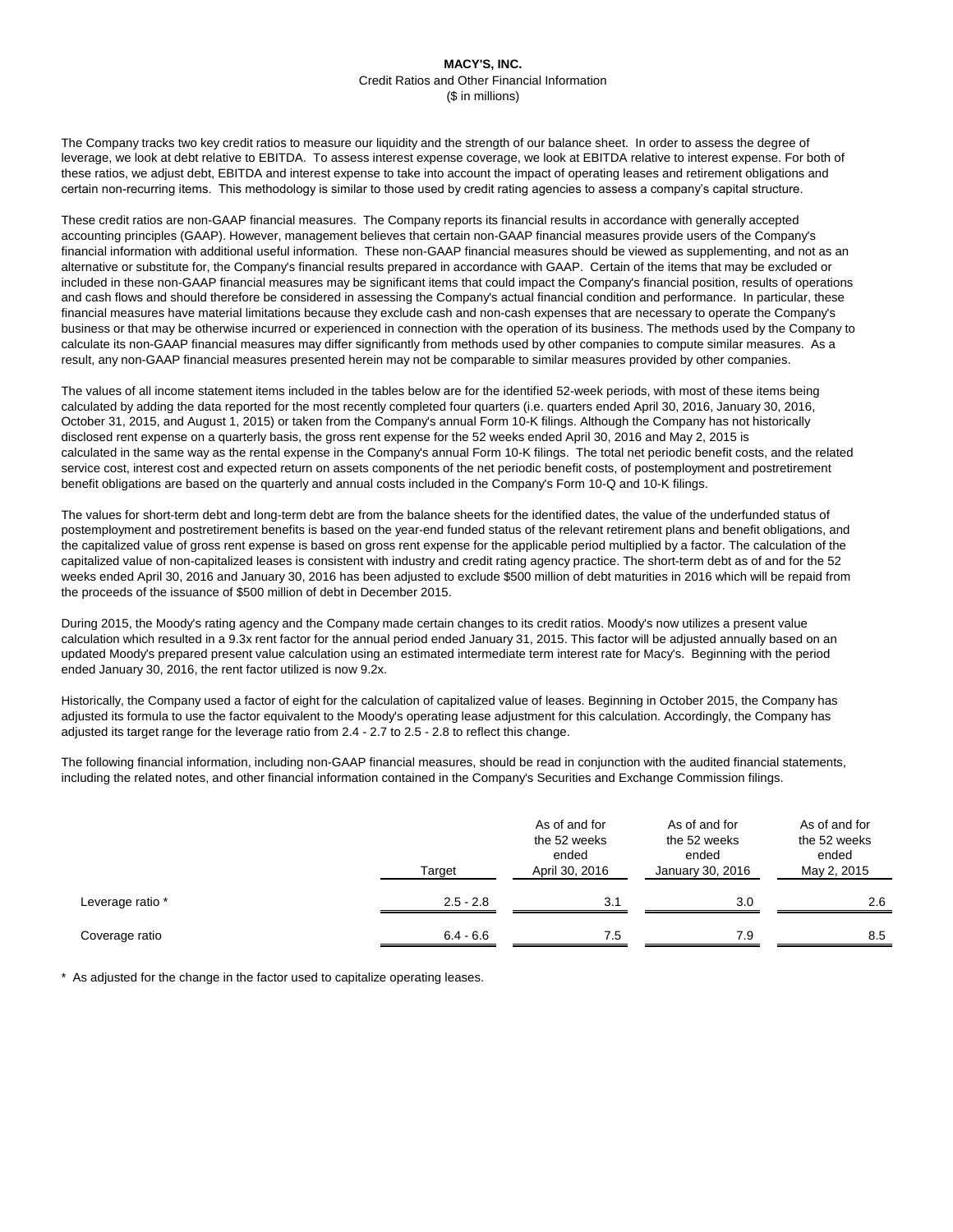# **Adjusted EBITDA**

Management believes that Adjusted EBITDA is a useful measure in evaluating the Company's ability to generate cash flow from its operations.

As computed below, Adjusted EBITDA represents earnings before interest, taxes and depreciation and amortization, adjusted to exclude the effects of impairments, store closing and other costs, settlement charges, gross rent expense, and the excess of the net periodic benefit costs of the Company's postretirement and postretirement benefit obligations over the related service cost components of such benefit costs.

| Most Comparable GAAP Measure:                                                                                                |       |
|------------------------------------------------------------------------------------------------------------------------------|-------|
| Net income<br>992<br>1,070<br>\$<br>\$                                                                                       | 1,495 |
| Non-GAAP Measure:                                                                                                            |       |
| \$<br>\$<br>Net income<br>992<br>\$<br>1,070                                                                                 | 1,495 |
| 367<br>363<br>Add back interest expense                                                                                      | 390   |
| Add back premium on early retirement of debt                                                                                 | 17    |
| Deduct interest income<br>(3)<br>(2)                                                                                         | (2)   |
| 608<br>Add back federal, state and local income tax expense<br>550                                                           | 866   |
| Add back impairments, store closing and other costs<br>288<br>288                                                            | 87    |
| Add back settlement charges<br>13                                                                                            |       |
| Add back depreciation and amortization<br>1,062<br>1,061                                                                     | 1,042 |
| 325<br>319<br>Add back gross rent expense (Note 1)                                                                           | 297   |
| Add back net periodic benefit costs of the postemployment and<br>postretirement benefit obligations in excess of the service |       |
| cost components (Note 2)<br>(20)<br>(11)                                                                                     | (22)  |
| <b>Adjusted EBITDA</b><br>3,574<br>3,696                                                                                     | 4,170 |

#### Note 1

The add back of gross rent expense in calculating Adjusted EBITDA treats the Company's periodic rent expense under the relevant lease agreements in a manner consistent with the Company's owned properties.

| Real estate       |             | 307               |           |
|-------------------|-------------|-------------------|-----------|
| Personal property |             | . .               |           |
|                   | つつに<br>ں ےں | 310<br><b>UIV</b> | 207<br>∼∸ |

#### Note 2

The add back of the excess net periodic benefit cost of the Company's postemployment and postretirement benefit obligations over the service cost component of such benefit costs in calculating Adjusted EBITDA recognizes the fact that the service cost components of the net periodic benefit costs are primarily operating type costs and should be included in Adjusted EBITDA, while all other components of the net periodic benefit costs are primarily financing type costs and should be excluded from Adjusted EBITDA. Net periodic benefit costs include, where applicable, service cost, interest cost, expected return on assets, amortization of net actuarial gains and losses and the amortization of prior service costs or credits.

| Net periodic benefit costs:                                |      |      |      |
|------------------------------------------------------------|------|------|------|
| Pension plan                                               | (60) | (54) | (62) |
| Supplementary retirement plan                              | 38   | 41   | 40   |
| Postretirement benefit obligations                         |      |      | 6    |
| Less service cost component of net periodic benefit costs: |      |      |      |
| Pension plan                                               | (5)  | (6)  | (6)  |
| Supplementary retirement plan                              |      |      |      |
| Postretirement benefit obligations                         |      |      |      |
|                                                            | (20) |      | (22) |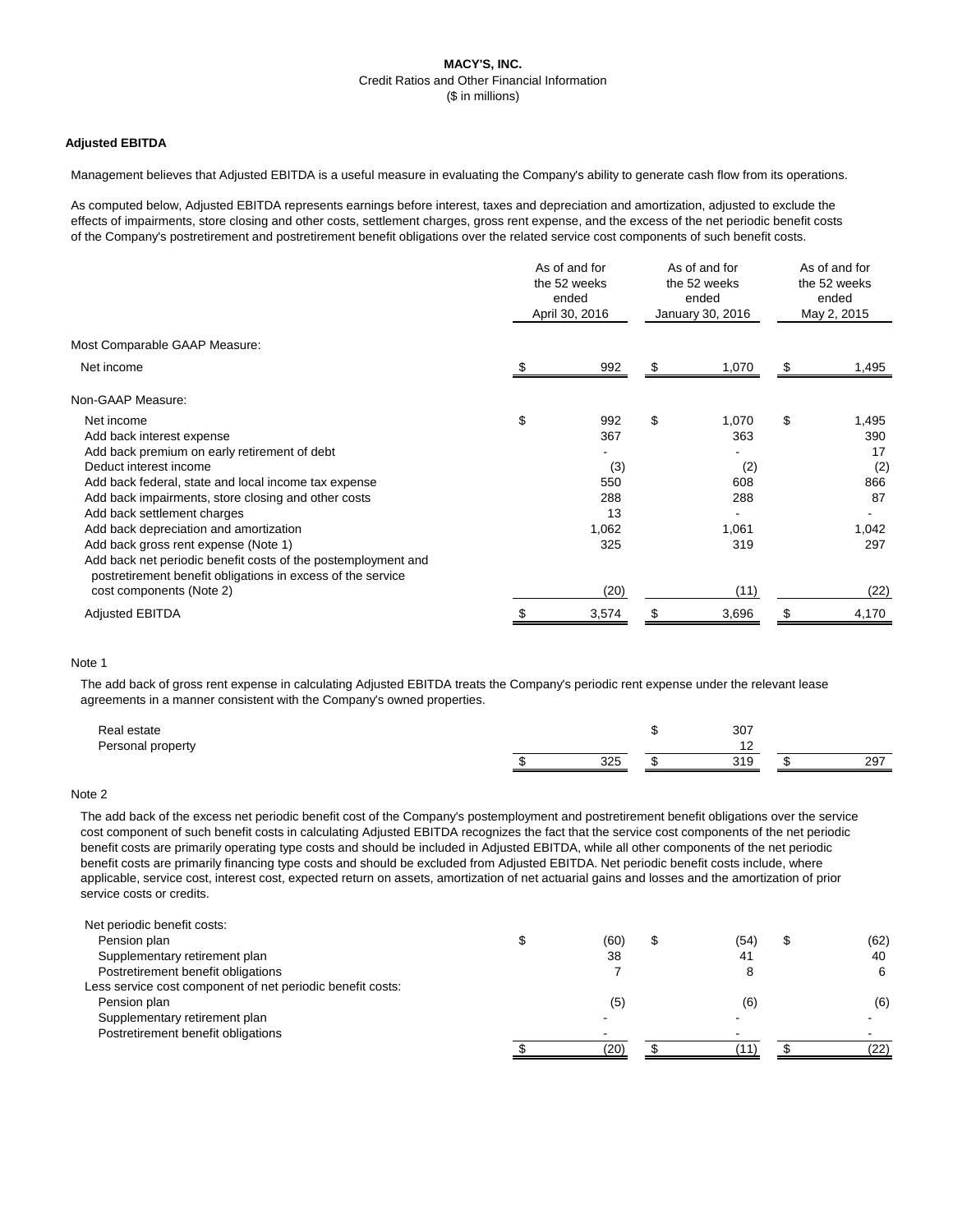### **Leverage ratio**

Management believes that the leverage ratio, as computed below and defined as Adjusted debt divided by Adjusted EBITDA, is a useful measure in evaluating the Company's ability to cover its debt-like obligations.

As computed below, Adjusted debt represents the Company's short-term and long-term debt, adjusted to include the underfunded status of the Company's postemployment and postretirement benefit obligations, net of an assumed 37% tax benefit, and a rent factor equal to periodic annual reported gross rent expense multiplied by a factor.

As computed above, Adjusted EBITDA represents earnings before interest, taxes and depreciation and amortization, adjusted to exclude the effects of impairments, store closing and other costs, settlement charges, gross rent expense, and the excess of the net periodic benefit costs of the Company's postretirement and postretirement benefit obligations over the related service cost components of such benefit costs.

|                                                                                           |              | As of and for<br>the 52 weeks<br>ended<br>April 30, 2016 |    | As of and for<br>the 52 weeks<br>ended<br>January 30, 2016 |                           | As of and for<br>the 52 weeks<br>ended<br>May 2, 2015 |  |
|-------------------------------------------------------------------------------------------|--------------|----------------------------------------------------------|----|------------------------------------------------------------|---------------------------|-------------------------------------------------------|--|
| Most Comparable GAAP Ratio:                                                               |              |                                                          |    |                                                            |                           |                                                       |  |
| Short-term debt<br>Long-term debt                                                         | \$           | 642<br>6,990                                             | \$ | 642<br>6,995                                               | \$                        | 76<br>7,260                                           |  |
| Total debt                                                                                | \$           | 7,632                                                    | \$ | 7,637                                                      | $\frac{1}{2}$             | 7,336                                                 |  |
| Net income                                                                                | <sup>2</sup> | 992                                                      | \$ | 1,070                                                      | \$                        | 1,495                                                 |  |
|                                                                                           |              | 7.7                                                      |    | 7.1                                                        |                           | 4.9                                                   |  |
| Non-GAAP Ratio:                                                                           |              |                                                          |    |                                                            |                           |                                                       |  |
| Short-term debt<br>Long-term debt<br>Less 2016 debt maturities to be repaid with proceeds | \$           | 642<br>6,990                                             | \$ | 642<br>6,995                                               | $\$\$                     | 76<br>7,260                                           |  |
| from the December 2015 debt issuance<br>Underfunded status of postemployment and          |              | (500)                                                    |    | (500)                                                      |                           |                                                       |  |
| postretirement benefits (Note 1)<br>Capitalized value of gross rent expense (Note 2)      |              | 859<br>2,990                                             |    | 859<br>2,935                                               |                           | 941<br>2,762                                          |  |
| Adjusted debt                                                                             | \$           | 10,981                                                   | \$ | 10,931                                                     | $\boldsymbol{\mathsf{S}}$ | 11,039                                                |  |
| <b>Adjusted EBITDA</b>                                                                    |              | 3,574                                                    |    | 3,696                                                      | \$                        | 4,170                                                 |  |
|                                                                                           |              | 3.1                                                      |    | 3.0                                                        |                           | 2.6                                                   |  |
|                                                                                           |              |                                                          |    |                                                            |                           |                                                       |  |

#### Note 1

The inclusion of the underfunded status (the amount by which the projected benefit obligation or accumulated postretirement benefit obligation exceeds the fair value of plan assets) of the Company's postemployment and postretirement obligations in Adjusted debt treats the Company's net liability under the relevant benefit plans as debt equivalents. The assumed tax benefit represents the tax deductibility of contributions which impact the funded status of the plans.

| (Overfunded) underfunded status:                    |       |       |       |
|-----------------------------------------------------|-------|-------|-------|
| Pension plan                                        | 329   | 329   | 330   |
| Supplementary retirement plan                       | 823   | 823   | 920   |
| Postretirement benefit obligations                  | 212   | 212   | 243   |
| Less income tax effect of underfunded status of the |       |       |       |
| pension and supplementary retirement plans and      |       |       |       |
| postretirement benefit obligations                  | (505) | (505) | (552) |
|                                                     | 859   | 859   | 941   |
|                                                     |       |       |       |

# Note 2

The inclusion of the capitalized value of gross rent expense, as calculated by multiplying the periodic annual reported gross rent expense by a factor of 9.2x for the periods ending on January 30, 2016 and later, and 9.3x for prior periods.